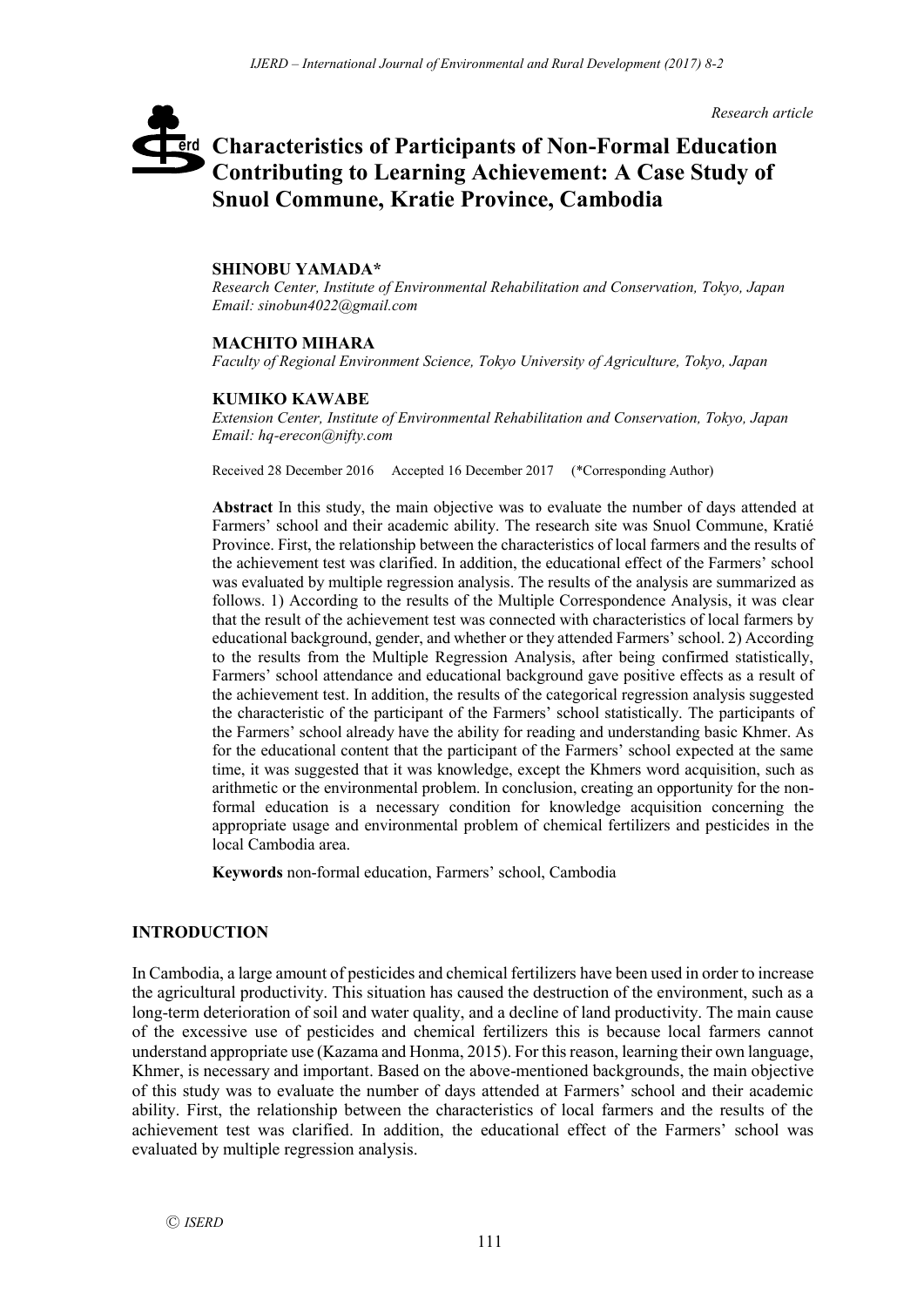The research site was at the Snuol Commune in the Kratié Province. The Kratié Province is located in the northeastern part of Cambodia, where development is the slowest, and the comparable difference with other areas is large. In the Snuol Commune, the applications of agricultural chemicals, such as chemical fertilizers and pesticides, have rapidly been increasing in recent years. Although it contributed to increasing agricultural productivity, the amounts of applying agricultural chemicals caused environmental disruptions, such as soil and water quality degradation, and decreased land productivity in the long term. Until now, a local NGO distributed a document that disseminated correct information regarding chemical fertilizers and pesticides. However, one in about three people of the inhabitants of the Snuol Commune aged 25 to 60 cannot read and write, so the correct information has not been delivered. In addition, at this site, the Institute of Environmental Rehabilitation and Conservation (ERECON) carried out the project "study on sustained utilization of the natural resource" (3/2015-4/2016). In this project, the Khmer language, arithmetic, and an environmental class were conducted with support of ERECON once a week in each village for two hours.

The Kratié Province is located in the northeastern part of Cambodia, where development is the slowest and the comparable difference with other areas is large. In Snuol village, Snuol district, Kratié Province, 170,000 ha, equal to 65%, is used in the total area, 260,000 ha is forest, and 14,000 ha, equal to 5%, is used as agricultural land.

## **OBJECTIVES**

In this study, the main objective was to evaluate the number of days attended at Farmers' school and their academic ability. First, the relationship between the characteristics of local farmers and the results of the achievement test was clarified. In addition, the educational effect of the Farmers' school was evaluated by multiple regression analysis.

## **METHODOLOGY**

The index of a questionnaire carried out included gender and age of the respondent, educational background, and having participated in Farmers' school or not. In addition, for respondents who participated in Farmers school, attendance level, comprehension of the Khmer reading comprehension and writing ability was investigated.

The target area of the questionnaire survey consisted of the following seven villages: Kathdai, Krang, Kbal Snuol, Snuol Kert, Snuol Lech, Prek Kdey and Thpong. The survey period lasted from July to August 2015. The number of useful responses we received per area are as follows: Kathdai: 32 respondents (20.5% of the total respondents); Krang: 4 respondents (2.6%); Kbal Snuol: 18 respondents (11.5%); Snuol Kert: 41 respondents (26.3%); Snuol Lech: 20 respondents (12.8%); Prek Kdey: 26 respondents (16.7%); and Thpong: 15 respondents (9.6%). There were 156 respondents in total.

Based on survey data, Multiple Regression Analysis is applied, and the results of achievement test and the characteristics of the respondent are elucidated. Furthermore, Categorical Regression Analysis is referenced, and the attendance level in Farmers' school, and the characteristics of the respondent are clarified.

## **RESULTS AND DISCUSSION**

Table 1 shows the differences in the means of achievement test scores for respondents. The contents of the achievement test are on a scale of one to fifteen by the Khmer language. The attributes of the respondents and the relations of the achievement test are as follows. Concerning the "Gender" of the respondents, 50% were "male" and 50% were "female." The average score of the actual test by the difference of "Gender" is as follows, "male": 11.86 (maximum of 15) and "female.": 10.41. Concerning the "Age" of the respondents, the majority of respondents were between the ages of "50-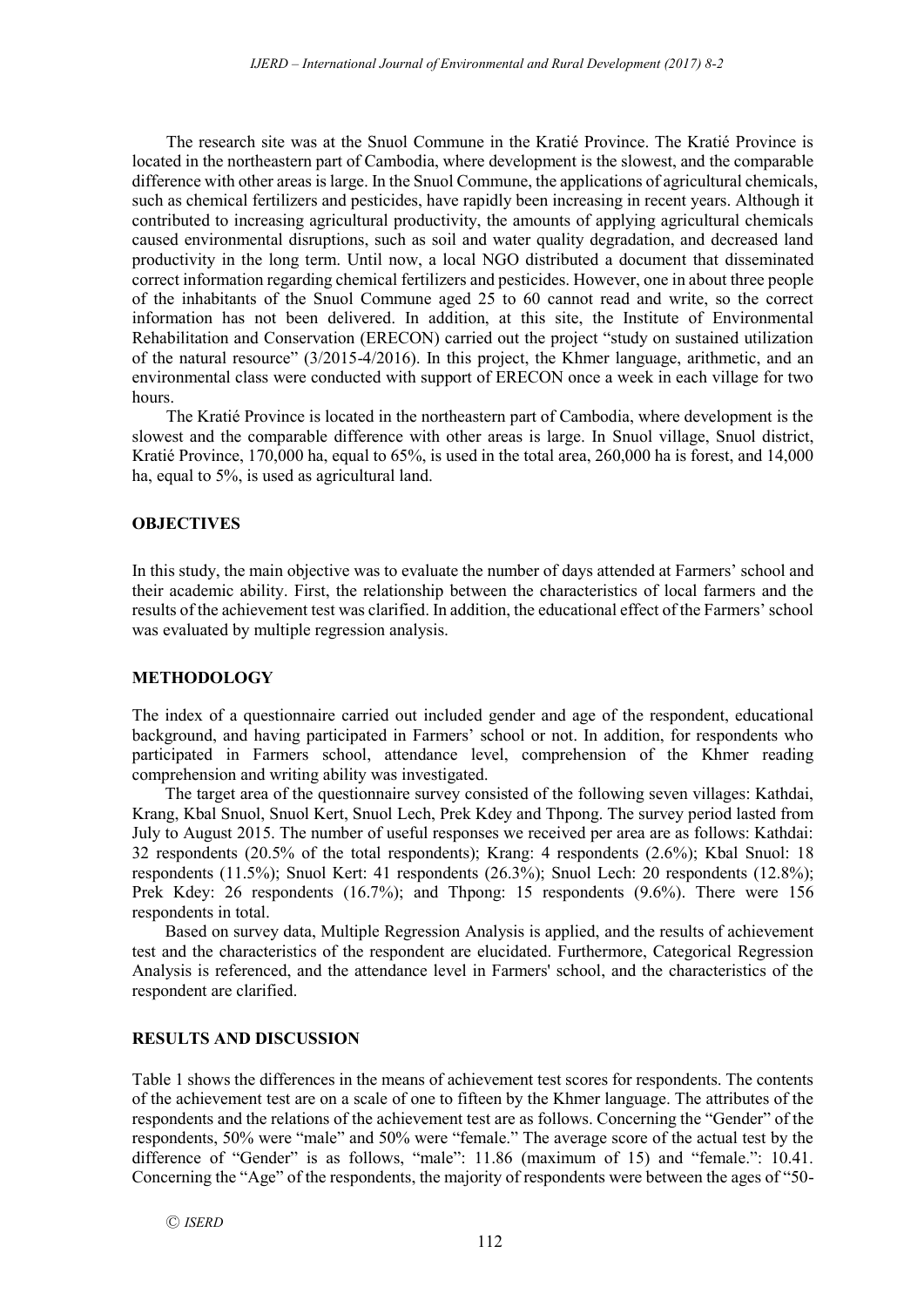59" years (25.0%), followed by "40-49" years (19.23%) and "More than 70" years (17.95%). The lowest percentage was aged "Less than 20 years" old. The average score of the actual test by the difference of "Age" is as follows: the ages of "50-59" years: 11.28; "40-49" years: 11.48; "More than 70" years: 10.55; and "Less than 20 years" old: 11.0. Concerning the "Educational background", the majority of respondents had "Primary" (60.26%), followed by "Secondary" (18.59%) and "Never had been to school" (16.03%). The average score of the actual test by the difference of "Educational" background" is as follows: "Primary": 11.13; "Secondary": 12.90; and "Never had been to school": 8.52. The respondents of "Never had been to school" obviously had a low average on the achievement test.

|                        |                             | Number of response |       | Achievement test |  |
|------------------------|-----------------------------|--------------------|-------|------------------|--|
| Index                  |                             | (n)                | (%)   | scoring average  |  |
| Gender                 | 1. Male                     | 78                 | 50.0  | 11.86            |  |
|                        | 2. Female                   | 78                 | 50.0  | 10.41            |  |
| Age                    | 1. Less than 20 years old   | 19                 | 12.18 | 11.00            |  |
|                        | $2.20 - 29$ years           | 20                 | 12.82 | 11.40            |  |
|                        | 3.30-39 years               | $\theta$           | 0.00  | 0.00             |  |
|                        | 4.40-49 years               | 30                 | 19.23 | 11.40            |  |
|                        | $5.50 - 59$ years           | 39                 | 25.00 | 11.28            |  |
|                        | $6.60 - 69$ years           | 20                 | 12.82 | 10.96            |  |
|                        | 7. More than 70 years old   | 28                 | 17.95 | 10.55            |  |
| Educational background | 1. Never had been to school | 25                 | 16.03 | 8.52             |  |
|                        | 2. Primary                  | 94                 | 60.26 | 11.13            |  |
|                        | 3. Secondary                | 29                 | 18.59 | 12.90            |  |
|                        | 4. High school              | 5                  | 3.21  | 13.00            |  |
|                        | 5.College/University        | 2                  | 1.28  | 15.00            |  |
|                        | Total                       | 156                |       |                  |  |
|                        | Total average mark          |                    |       | 11.13            |  |

## **Table 1 Demographic information of respondents**

*source* : *Survey Date Fs* : *Farmers School*

## **Table 2 A question index and achievement test scoring average**

|                          |                         |       | Number of response |               | Achievement test |  |
|--------------------------|-------------------------|-------|--------------------|---------------|------------------|--|
| Index                    |                         |       | (n)                | $\frac{9}{6}$ | scoring average  |  |
| The presence or          | 1. Yes                  |       | 93                 | 59.62         | 11.95            |  |
| absence of attend in Fs. | 2. No                   |       | 63                 | 40.38         | 9.94             |  |
| Number of times          | 1. $1-3$ times          |       | 17                 | 10.90         | 12.29            |  |
| of attend in Fs.         | $2.4-6 \tmtext{ times}$ |       | 12                 | 7.69          | 11.92            |  |
|                          | $3.7 - 10$ times        |       | 17                 | 10.90         | 10.29            |  |
|                          | 4. Over 14 times        |       | 50                 | 32.05         | 11.98            |  |
| Reading comprehension    | 1. No                   |       | 28                 | 17.95         | 8.11             |  |
|                          | 2. Yes, little          |       | 82                 | 52.56         | 11.32            |  |
|                          | 3. Yes, well            |       | 45                 | 28.85         | 11.33            |  |
|                          | non-response            |       |                    | 0.64          | 13.00            |  |
| Writing ability          | 1. No                   |       | 30                 | 19.23         | 8.10             |  |
|                          | 2. Yes, little          |       | 78                 | 50.00         | 11.13            |  |
|                          | 3. Yes, well            |       | 48                 | 30.77         | 13.00            |  |
|                          |                         | Total | 156                | 100.00        |                  |  |
|                          | Total average mark      |       |                    |               | 11.13            |  |

*source* : *Survey Date*

*Fs* : *Farmers School*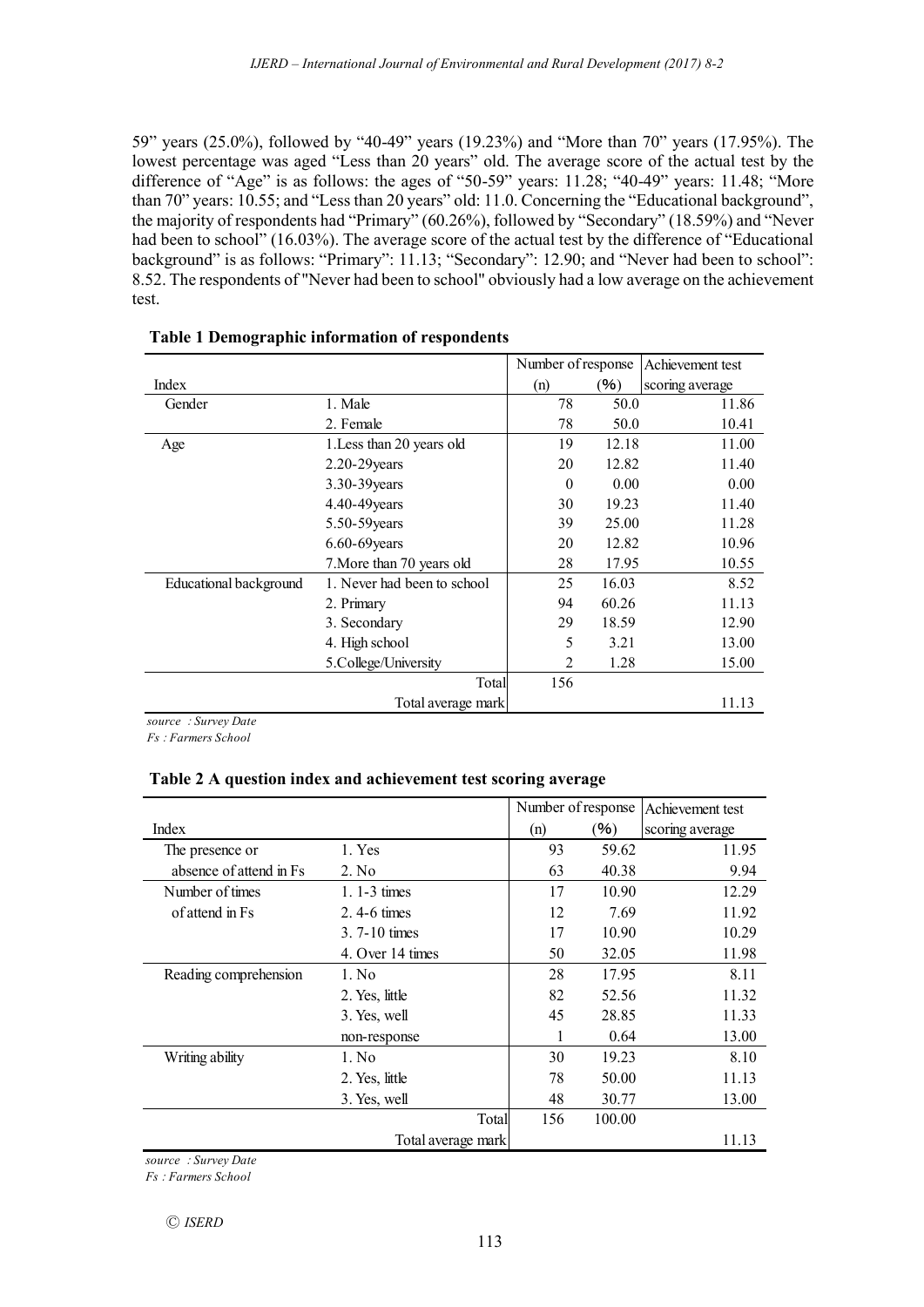Table 2 shows differences in the achievement test scores concerning the attendance of Farmers' school. Concerning attendance in Farmers' school, almost 60% were "Yes" and about 40% were "No". The average score of the achievement test by the difference of "attendance in Farmers' school" is as follows, "Yes": 11.95 and "No": 9.94.Concerning the number of times of attendance in the Farmers' school, "1-3 times" (10.90%),"4-6 times" (7.69%), "7-10 times" (10.90%) and "Over 14 times" (32.05%). The average score of the achievement test by the difference of the "Number of times of attendance in Farmers' school" is as follows: "1-3 times": 10.90; "4-6 times": 7.69; "7-10 times": 10.29; and "Over 14 times": 11.98. Concerning "Reading comprehension", almost 20% were "No", about 53% were "Somewhat" and about 40% were "Yes, well". The average score of the achievement test by the difference of "Reading comprehension" is as follows, "No": 8.11, "Yes, a little": 11.32 and "Yes, well": 11.33. Concerning "Writing ability", almost 20% were "No", about 50% were "Yes, a little" and about 30% were "Yes, well". The average score of the achievement test by the difference of "Writing ability" is as follows, "No": 8.10, "Yes, a little": 11.13 and "Yes, well": 13.00.

## **Characteristic of Respondents and the Results of the Achievement Test by Multiple Correspondence Analysis**

Using attributes from Tables 1 and 2, this part clarifies the characteristics of respondents and the results of achievement test. In this analysis, Multiple Correspondence Analysis was employed.



## **Fig.1 The result of Answer Pattern for using of the characteristics on participants and the achievement test score – Correspondence Analysis –**

Figure 1 shows the results of the answer pattern for "participants of non-formal education", "non-participants of non-formal education" and "Never had been to school". In this analysis, Multiple Correspondence Analysis was employed. According to the results of the Multiple Correspondence Analysis, it was clear that the results of the achievement test were connected with characteristics of local farmers by "educational background", "gender", and "whether or not to attend Farmers' school".

## **Characteristic of Respondents and the Result of Achievement Test by Multiple Regression Analysis**

The Multiple Regression Model is shown by Eq. (1), where Y is the achievement test score, X2 is the attendance in Farmers' school (dummy), X3 is the number of times of attendance in the Farmers'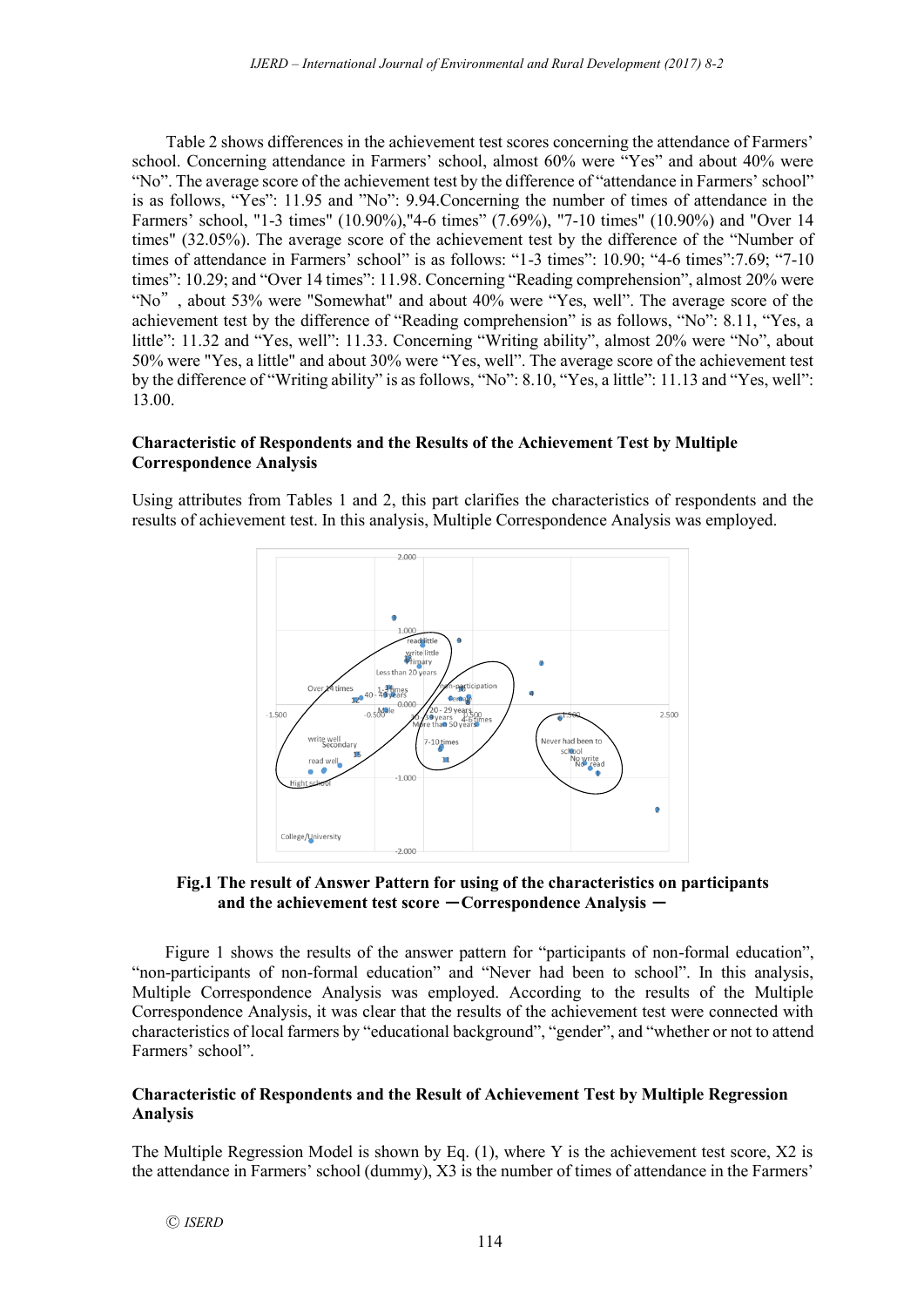school (1-3 times: 1; 4-6 times: 2; 7-10 times: 3; Over 14 times: 4), X4 is the educational background (Never had been to school: 1, primary: 2, secondary: 3, high school: 4, college/university: 5), X5 is the reading comprehension in Khmer (dummy), and X6 is the writing ability in Khmer (dummy). At the same time, β is the estimation parameter. The ordinary least squares (OLS) method was employed in the estimation of the regression model.

$$
Y = \alpha + \beta x^2 + \beta x^3 + \dots + \beta x^6 \tag{1}
$$

The estimation results of the multiple regression analysis are shown in Table 3. The statistically meaningful independent variables are as follows: X2 is the attendance in Farmers' school: 2.763 (3.083); X3 is the number of times of attendance in Farmers' school: -0.469 (-1.833); X4 is the highest achieved educational background: 1.211 (3.113); X5 is the reading comprehension in Khmer: 1.042 (0.745); X6 is the writing ability in Khmer: 1.773 (1.315), which shows a t value. From an estimated result, it was confirmed statistically that attendance of the Farmers' and the last educational background gave a positive effect to (Y) as a result of the achievement test.

## **Table 3 Estimation results of Multiple Regression Analysis**

| Dependent variable: Achievement test score | Y  | $\cdot$              |                |                     |                   |             |
|--------------------------------------------|----|----------------------|----------------|---------------------|-------------------|-------------|
|                                            |    |                      |                | Estimated parameter |                   |             |
|                                            |    |                      |                | B                   |                   |             |
|                                            |    |                      |                |                     | t-value           | p-value     |
| Independent variable                       |    |                      |                |                     |                   |             |
| Constant                                   |    |                      |                | 5.705               | 6.909             | $0.000$ *** |
| The presence or absence of attend in Fs    | x2 | ÷                    | <b>Dummy</b>   | 2.763               | 3.083             | $0.002$ *** |
| Number of times of attend in Fs.           | x3 | ÷                    | $\overline{4}$ |                     | $-0.469 - 1.8336$ | 0.069       |
| Educational background                     | x4 | $\ddot{\phantom{a}}$ | 5              | 1.121               | 3.113             | $0.002$ *** |
| Reading comprehension                      | x5 | ÷                    | Dummy          | 1.042               | 0.745             | 0.458       |
| Writing ability                            | х6 | ÷                    | Dummy          | 1.773               | 1.315             | 0.191       |
| R Square                                   |    |                      |                |                     | 0.269             |             |
| <b>Adjusted R Square</b>                   |    |                      |                |                     | 0.245             |             |

*Note:\*\*\*1% level of significance,\*\*5% level of significance,\*10% level of significance Source:Survey Data*

*Fs* :*Farmers' school*

## **Characteristic of Respondents and the Number of Times of Attend in Farmers' School by Categorical Regression Analysis**

The Categorical Regression Model is shown by Eq. (2), Where Y is the number of times of attendance in Farmers' school; X2 is the achievement test score (1-3 points: 1; 4-6 points: 2; 7-9 points: 3; 10- 12 points: 4; 13-15 points: 5); X3 is the educational background (Never had been to school: 1; primary: 2; secondary: 3; high school: 4; college/university: 5); X4 is the reading comprehension in Khmer (dummy); and X5 is the writing ability in Khmer (dummy). At the same time,  $\beta$  is the estimation parameter.

$$
Y = \beta x^2 + \beta x^3 + \dots + \beta x^5 \tag{2}
$$

In Table 4, the estimation results of the Categorical regression analysis are shown. The statistically meaningful independent variables are as follows: X2 is the achievement test score: - 0.070 (-0.707); X3 is the highest achieved educational background: 0.203 (1.829); X4 is the reading comprehension in Khmer: 0.692 (3.888); and X5 is the writing ability in Khmer: -0.518 (-2.960), which shows a t value. From estimated results, it was confirmed statistically after the reading comprehension in Khmer and the educational background gave a positive effect to (Y) as did the number of times of attendance in Farmers' school.